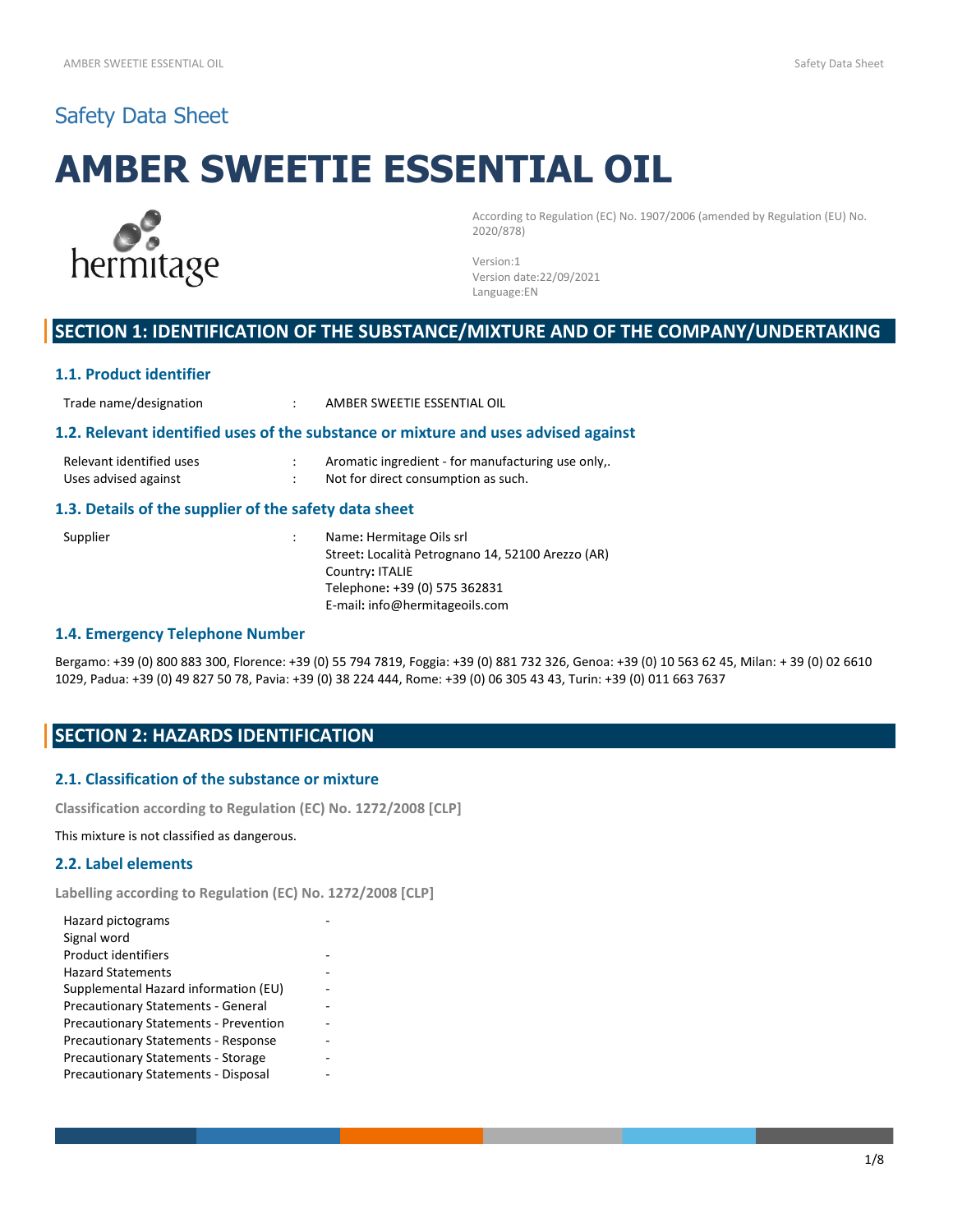# **2.3. Other hazards**

#### Not available

# **SECTION 3: COMPOSITION/INFORMATION ON INGREDIENTS**

## **3.1. Substances**

This mixture does not contain any substances presenting a health or environmental hazard within the meaning of the Regulation (EC) No. 1272/2008, assigned a Community workplace exposure limit, classified as PBT/vPvB or included in the Candidate List.

#### **3.3. Remark**

Natural product

# **SECTION 4: FIRST AID MEASURES**

# **4.1. Description of first aid measures**

| General information                | When in doubt or if symptoms are observed, get medical advice.     |
|------------------------------------|--------------------------------------------------------------------|
| Following inhalation               | No special measures are necessary.                                 |
|                                    | Provide fresh air.                                                 |
| Following skin contact             | Wash with soap and water.                                          |
| Following eye contact              | In case of eye irritation consult an ophthalmologist.              |
|                                    | Rinse immediately carefully and thoroughly with eye-bath or water. |
| Following ingestion                | IF SWALLOWED: Rinse mouth.                                         |
|                                    | Do NOT induce vomiting.                                            |
| Self-protection of the first aider | No special measures are necessary.                                 |

#### **4.2. Most important symptoms and effects, both acute and delayed**

The most important known symptoms and effects are described in the labelling (see section 2.2) and/or in section 11.

#### **4.3. Indication of any immediate medical attention and special treatment needed**

Notes for the doctor  $\cdot$  Treat symptomatically.

# **SECTION 5: FIREFIGHTING MEASURES**

## **5.1. Extinguishing media**

| Suitable extinguishing media   | Carbondioxide, dry chemical or foam. |
|--------------------------------|--------------------------------------|
| Unsuitable extinguishing media | Direct water.                        |

## **5.2. Special hazards arising from the substance or mixture**

#### Not available

## **5.3. Advice for firefighters**

- Cool down other threatened recipients with pulverized water.
- Do not inhale fire fumes or gases (CO, CO2, organic products).

#### **5.4. Additional information**

- Self-contained breathing apparatus and protective clothing should be worn when fires involved chemical.

# **SECTION 6: ACCIDENTAL RELEASE MEASURES**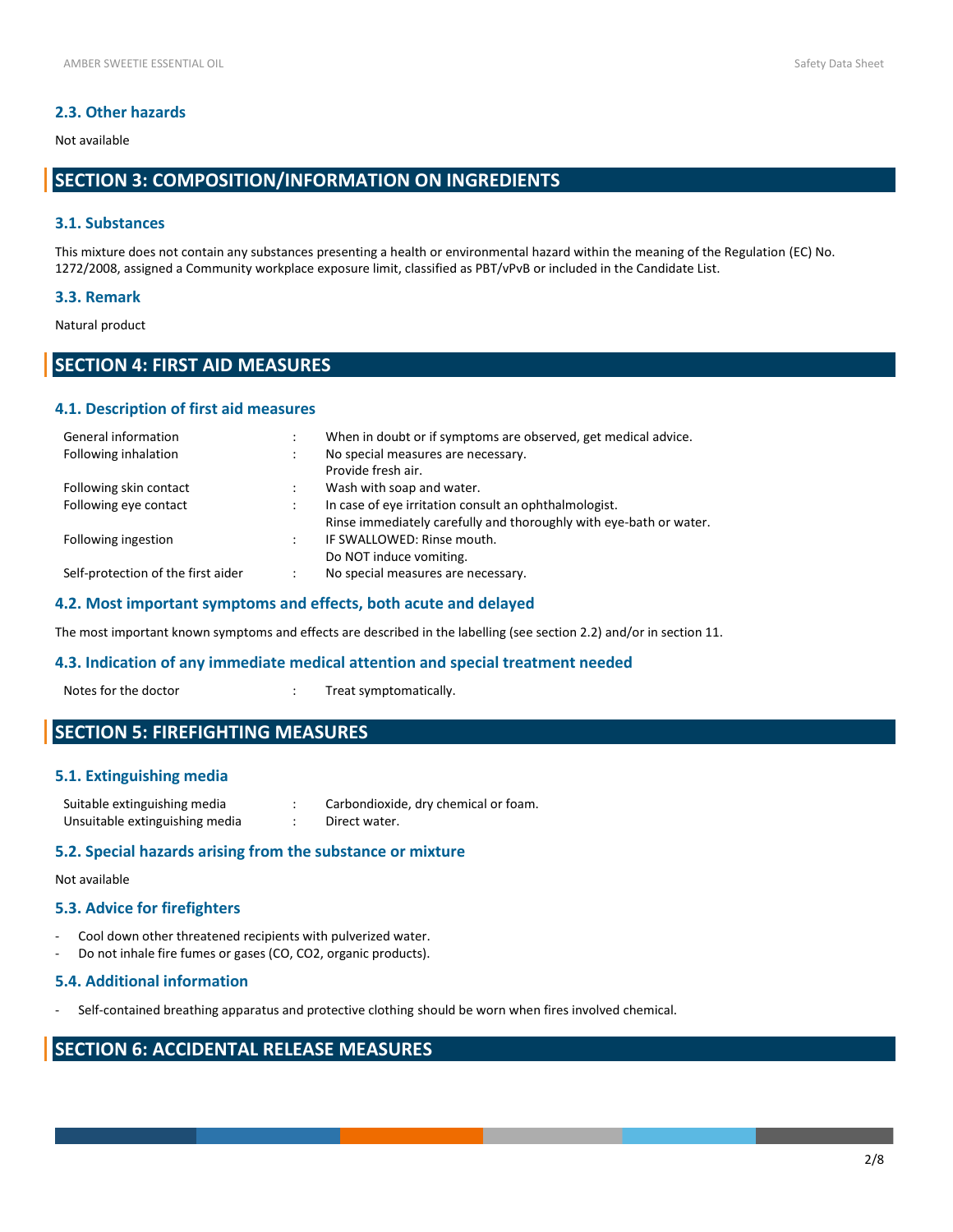## **6.1. Personal precautions, protective equipment and emergency procedures**

- No special measures are necessary.

## **6.2. Environmental precautions**

- Ensure that waste is collected and contained.
- Contain leaks or spills within cabinets with removable trays.

#### **6.3. Methods and material for containment and cleaning up**

- Treat the recovered material as prescribed in the section on waste disposal.
- Collect in closed and suitable containers for disposal.
- Absorb with liquid-binding material ( e.g. sand, diatomaceous earth, acid- or universal binding agents).
- Wipe up with absorbent material (eg. cloth, fleece).

# **6.4. Reference to other sections**

- Safe handling: see section 7.
- Disposal: see section 13.
- Personal protection equipment: see section 8.

## **6.5. Additional information**

# Not available

# **SECTION 7: HANDLING AND STORAGE**

# **7.1. Precautions for safe handling**

#### **PROTECTIVE MEASURES**

No special measures are necessary.

**Advices on general occupational hygiene**

- Wash hands before breaks and after work.
- Remove contaminated, saturated clothing.

## **7.2. Conditions for safe storage, including any incompatibilities**

- Keep container tightly closed in a dry, cool, and well-ventilated place.
- Keep container in upright position in order to prevent leakage.

## **7.3. Specific end uses**

Apart from the uses mentioned in section 1.2 no other specific uses are stipulated.

# **SECTION 8: EXPOSURE CONTROLS/PERSONAL PROTECTION**

#### **8.1. Control parameters**

None.

# **8.2. Exposure controls**

To avoid eye and mucous membrane projection and according to the working area organization wearing eye glasses and gloves is recommended. Avoid excessive inhalation of concentrated vapors.

**Appropriate engineering controls**

See section 7. No additional measures necessary.

**Personal protection equipment**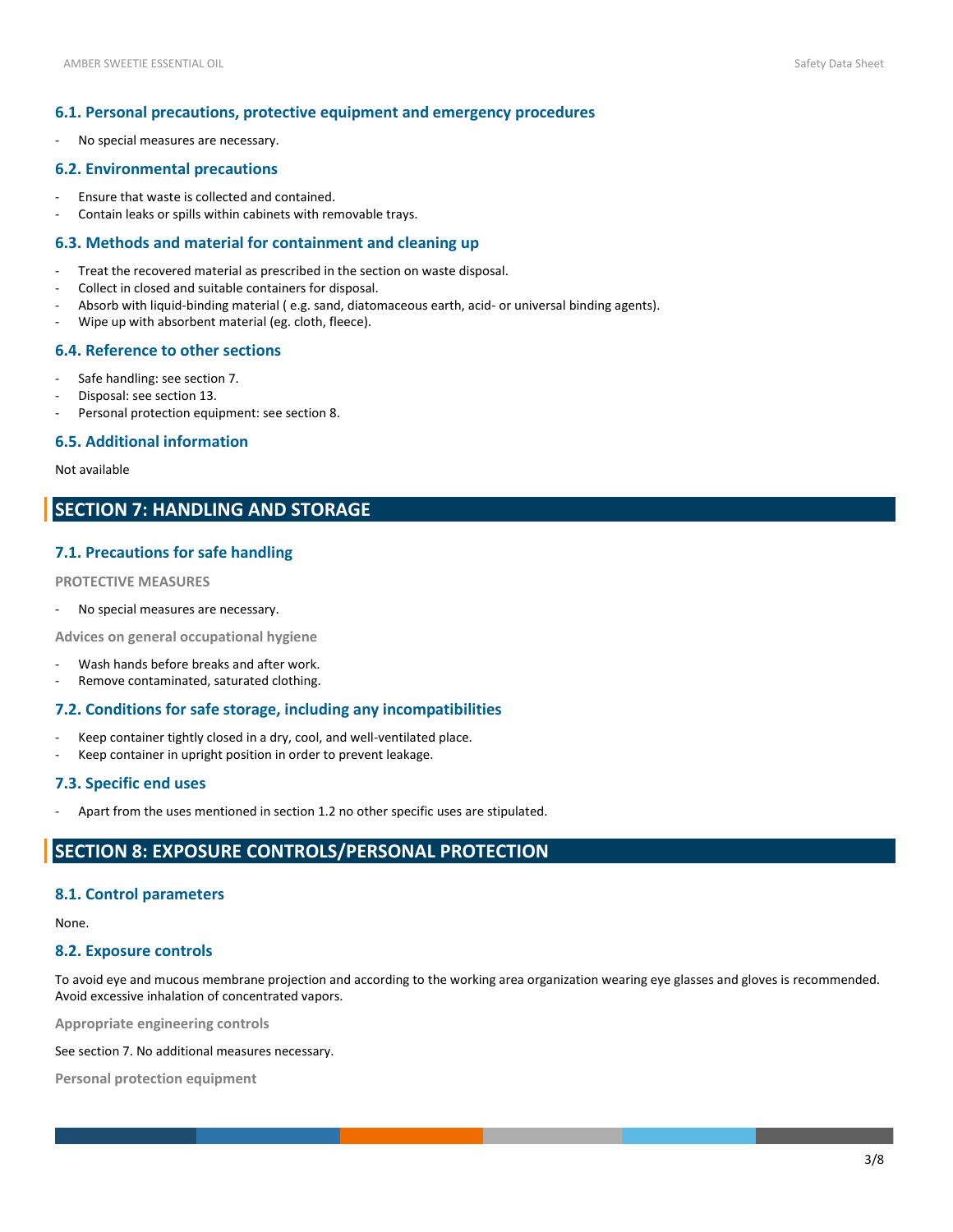

**Environmental exposure controls**

No special measures are necessary.

## **8.3. Additional information**

Do not re-use empty containers : Quickly get clear of sponges, wovens, ... etc, used to sponge the product. Keep away from food and drink. Hygien and safety at work : adapted personal protective equipment is advised.

# **SECTION 9: PHYSICAL AND CHEMICAL PROPERTIES**

#### **9.1. Information on basic physical and chemical properties**

| Physical state:                             | Liquid                                        |
|---------------------------------------------|-----------------------------------------------|
| Colour:                                     | Yellow To Orange Yellow Liquid.               |
| Odour:                                      | Powerful, Ambered, Animalic, Leather Aspects. |
| Odour threshold:                            | Not available                                 |
| pH:                                         | Not available                                 |
| Melting point/freezing point:               | Not available                                 |
| Initial boiling point and boiling range:    | Not available                                 |
| Flash point:                                | $>100^{\circ}$ C                              |
| Evaporation rate:                           | Not available                                 |
| Flammability:                               | Not available                                 |
| Upper/lower flammability or explosive       | Not available                                 |
| limits:                                     |                                               |
| Vapour pressure:                            | Not available                                 |
| Vapour density:                             | Not available                                 |
| Relative density:                           | Not available                                 |
| Solubility(ies):                            | Not available                                 |
| Partition coefficient: n-octanol/water (Log | Not available                                 |
| KOC):                                       |                                               |
| Auto-ignition temperature:                  | Not available                                 |
| Decomposition temperature:                  | Not available                                 |
| Viscosity:                                  | Not available                                 |
| Explosive properties:                       | Not available                                 |
| Oxidising properties:                       | Not available                                 |
|                                             |                                               |

# **9.2. Other safety information**

Specific Gravity (+20°C) = 1.125.

# **SECTION 10: STABILITY AND REACTIVITY**

#### **10.1. Reactivity**

This product presents no significant reactivity hazard.

#### **10.2. Chemical stability**

It is stable and will not react violently with water.

# **10.3. Possibility of hazardous reactions**

Hazardous reaction will not occur if using conditions and prescriptions are followed.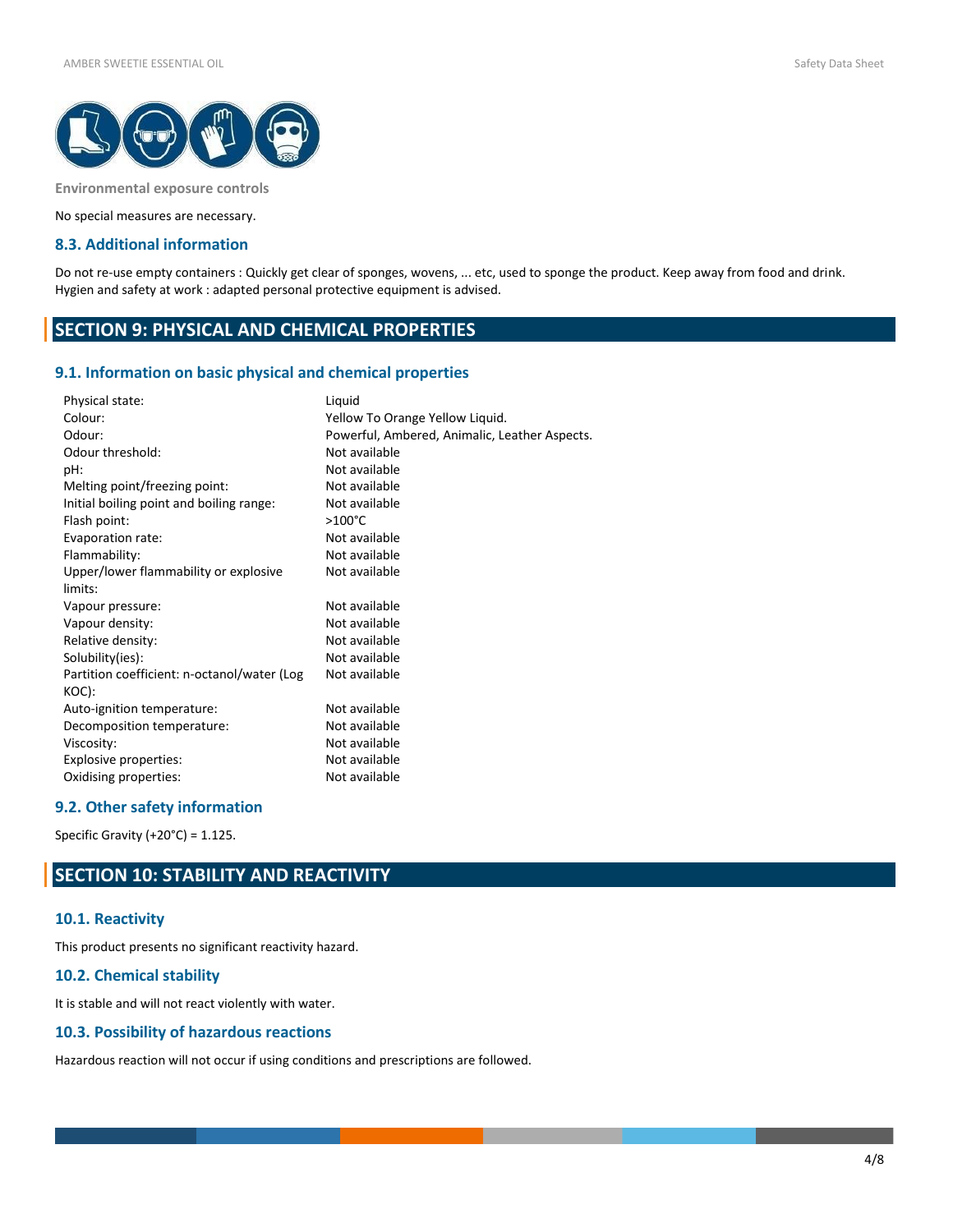# **10.4. Conditions to avoid**

Avoid contact or contamination with strong acids, alkalis, or oxidizing agents.

# **10.5. Incompatible materials**

Not relevant.

# **10.6. Hazardous decomposition products**

No decomposition product if storage and handling conditions are followed.

# **10.7. Additional information**

Not available

# **SECTION 11: TOXICOLOGICAL INFORMATION**

| 11.1. Acute oral toxicity               |
|-----------------------------------------|
| <b>Data for mixture</b>                 |
| No data available.<br><b>Substances</b> |
| Not available                           |
| 11.2. Acute skin toxicity               |
| <b>Data for mixture</b>                 |
| No data available.                      |
| <b>Substances</b><br>Not available      |
| 11.3. Acute inhalation toxicity         |
| <b>Data for mixture</b>                 |
| No data available.                      |
| <b>Substances</b>                       |
| Not available                           |
| 11.4. Skin corrosion                    |
| <b>Data for mixture</b>                 |
| No data available.<br><b>Substances</b> |
| Not available                           |
| 11.5. Eye damage                        |
| <b>Data for mixture</b>                 |
| No data available.                      |
| <b>Substances</b><br>Not available      |
| 11.6. Skin sensitisation                |
| <b>Data for mixture</b>                 |
| No data available.                      |
| <b>Substances</b>                       |
| Not available<br><b>11.7. STOT SE</b>   |
| <b>Data for mixture</b>                 |
| No data available.                      |
| <b>Substances</b>                       |
| Not available                           |
| <b>11.8. STOT RE</b>                    |
| <b>Data for mixture</b>                 |
| No data available.                      |
| <b>Substances</b><br>Not available      |
|                                         |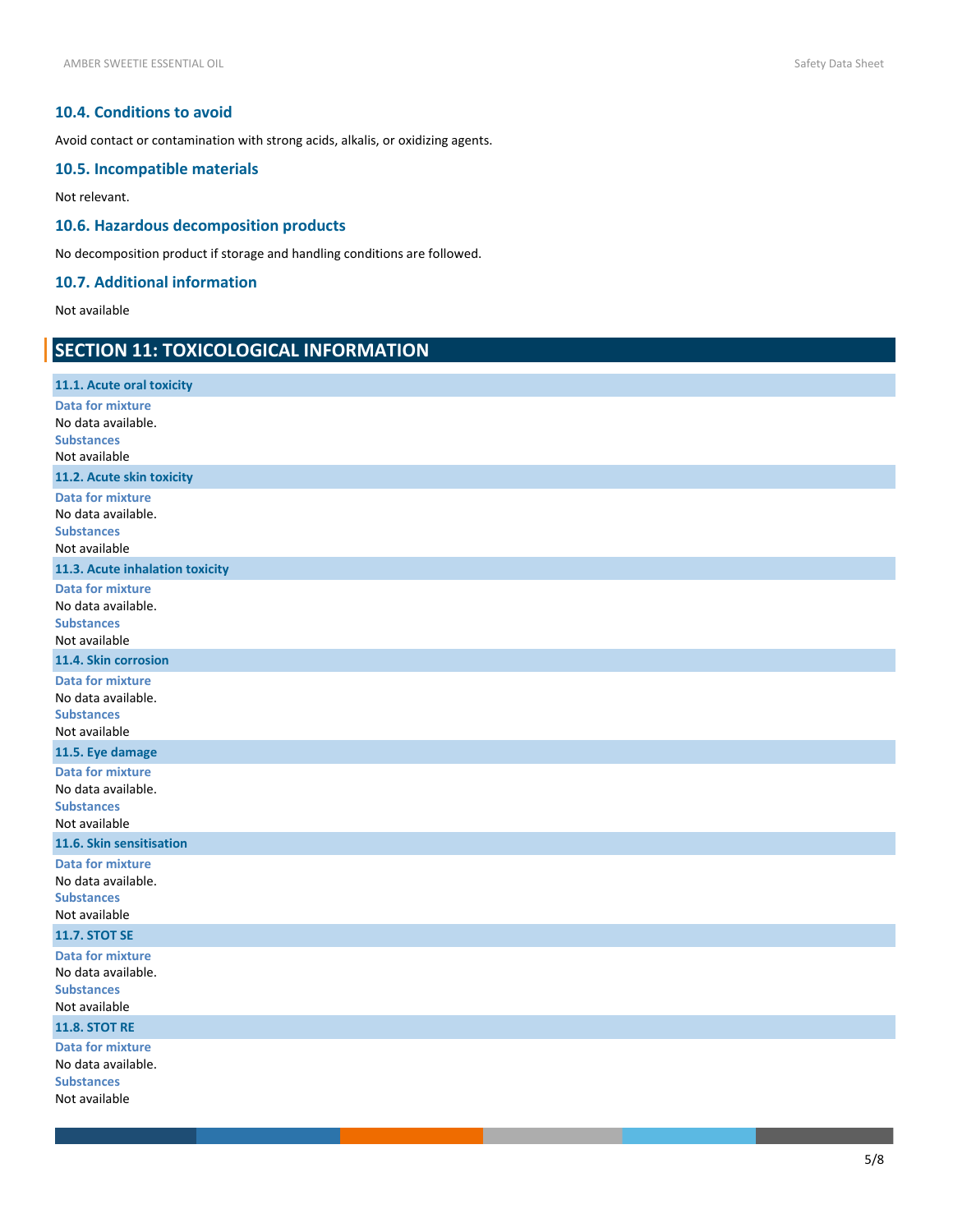| 11.9. Carcinogenicity                                                               |
|-------------------------------------------------------------------------------------|
| Data for mixture<br>No data available.<br><b>Substances</b><br>Not available        |
| 11.10. Reproductive and Developmental Toxicity                                      |
| <b>Data for mixture</b><br>No data available.<br><b>Substances</b><br>Not available |
| 11.11. In vitro genotoxicity                                                        |
| <b>Data for mixture</b><br>Not available<br><b>Substances</b><br>Not available      |
| 11.12. Respiratory sensitisation                                                    |
| <b>Data for mixture</b><br>Not available<br><b>Substances</b><br>Not available      |
| 11.13. Additional information                                                       |
| Not available                                                                       |

# **SECTION 12: ECOLOGICAL INFORMATION**

## **12.1. Toxicity**

No data available.

# **12.2. Persistence and degradability**

No data available.

# **12.3. Bioaccumulative potential**

No data available.

# **12.4. Mobility in soil**

No data available.

#### **12.5. Results of PBT and vPvB assessment**

No data available.

# **12.6. Other adverse effects**

Avoid contamination of soil, ground and surface water.

# **12.7. Additional ecotoxicological information**

Not available

# **SECTION 13: DISPOSAL CONSIDERATIONS**

# **13.1. Product/Packaging disposal**

**Waste codes/waste designations according to EWC/AVV**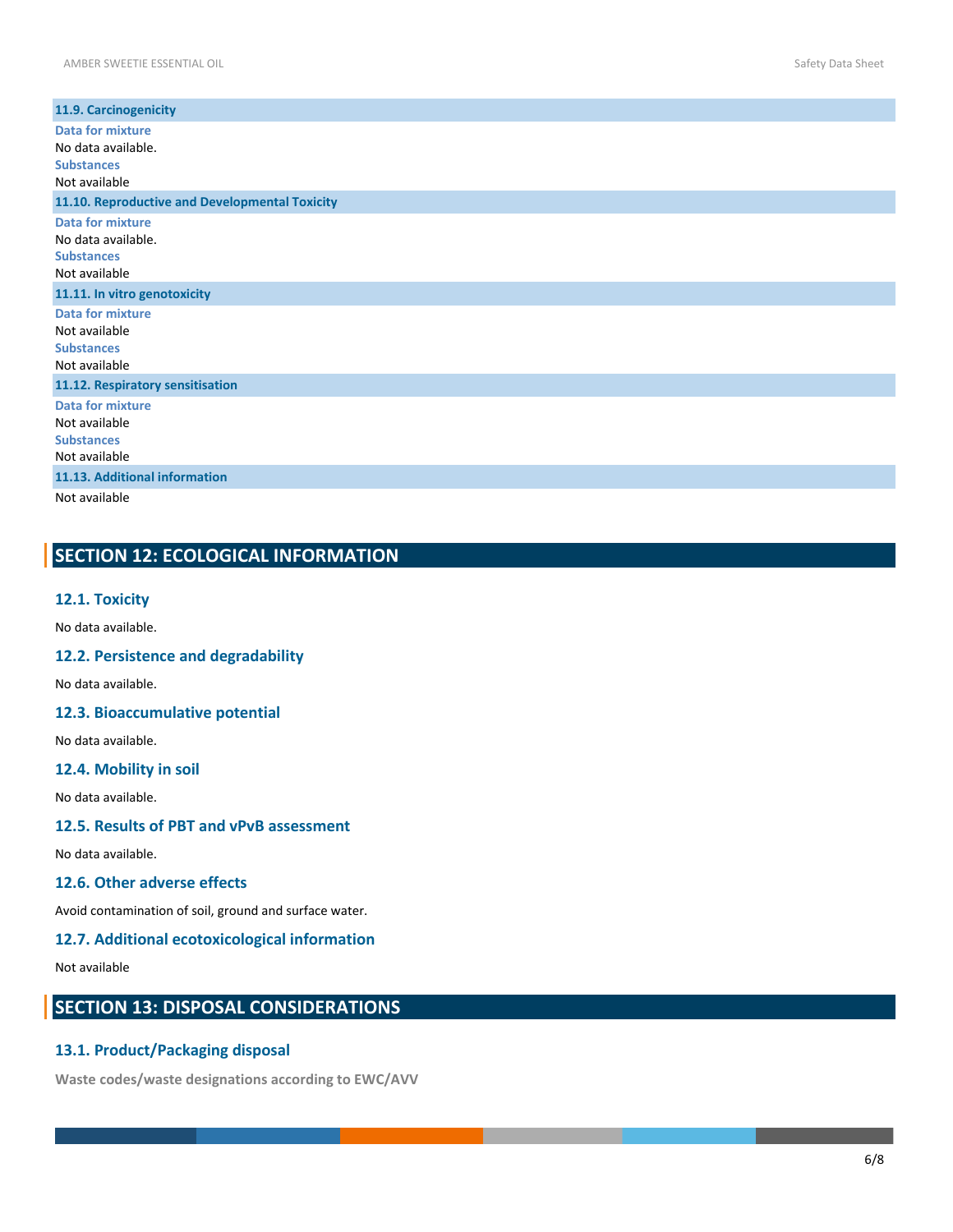The allocation of waste identity numbers/waste descriptions must be carried out according to the EEC, specific to the industry and process.

#### **Waste treatment options**

- Dispose of waste according to applicable legislation.
- Non-contaminated packages must be recycled or disposed of.
- Contaminated packing must be completely emptied and can be reused after proper cleaning.
- Packing which cannot be properly cleaned must be disposed of.
- Dispose of waste according to applicable legislation.

#### **Remark**

For recycling, contact manufacturer.

# **SECTION 14: TRANSPORT INFORMATION**

## **14.1. UN number**

The product is not hazardous according to the applicable transport regulations.

## **14.2. UN proper shipping name**

Not regulated.

#### **14.3. Transport hazard class(es)**

Not regulated.

## **14.4. Packing group**

Not regulated.

# **14.5. Environmental hazards**

Not regulated.

#### **14.6. Special precautions for user**

Not regulated.

## **14.7. Transport in bulk according to Annex II of MARPOL 73/78 and the IBC Code**

Not regulated.

# **14.8. Additional information**

Not available

# **SECTION 15: REGULATORY INFORMATION**

## **15.1. Safety, health and environmental regulations/legislation specific for the substance or mixture**

This SDS has been established in accordance with REACH regulation, including its amendments: REACH Regulation (EC) No 1907/2006. This SDS has been established in accordance with CLP regulation, including its amendments: CLP Regulation EC No. 1272/2008. Not available

## **15.2. Chemical Safety Assessment**

For this substance/mixture a chemical safety assessment is not required. No Chemical Safety Assessment has been carried out for this substance/mixture by the supplier. For this substance/mixture a chemical safety assessment has been elaborated. For this mixture, the relevant data of the Substances' Chemical safety assessment are integrated in the sections of the SDS.